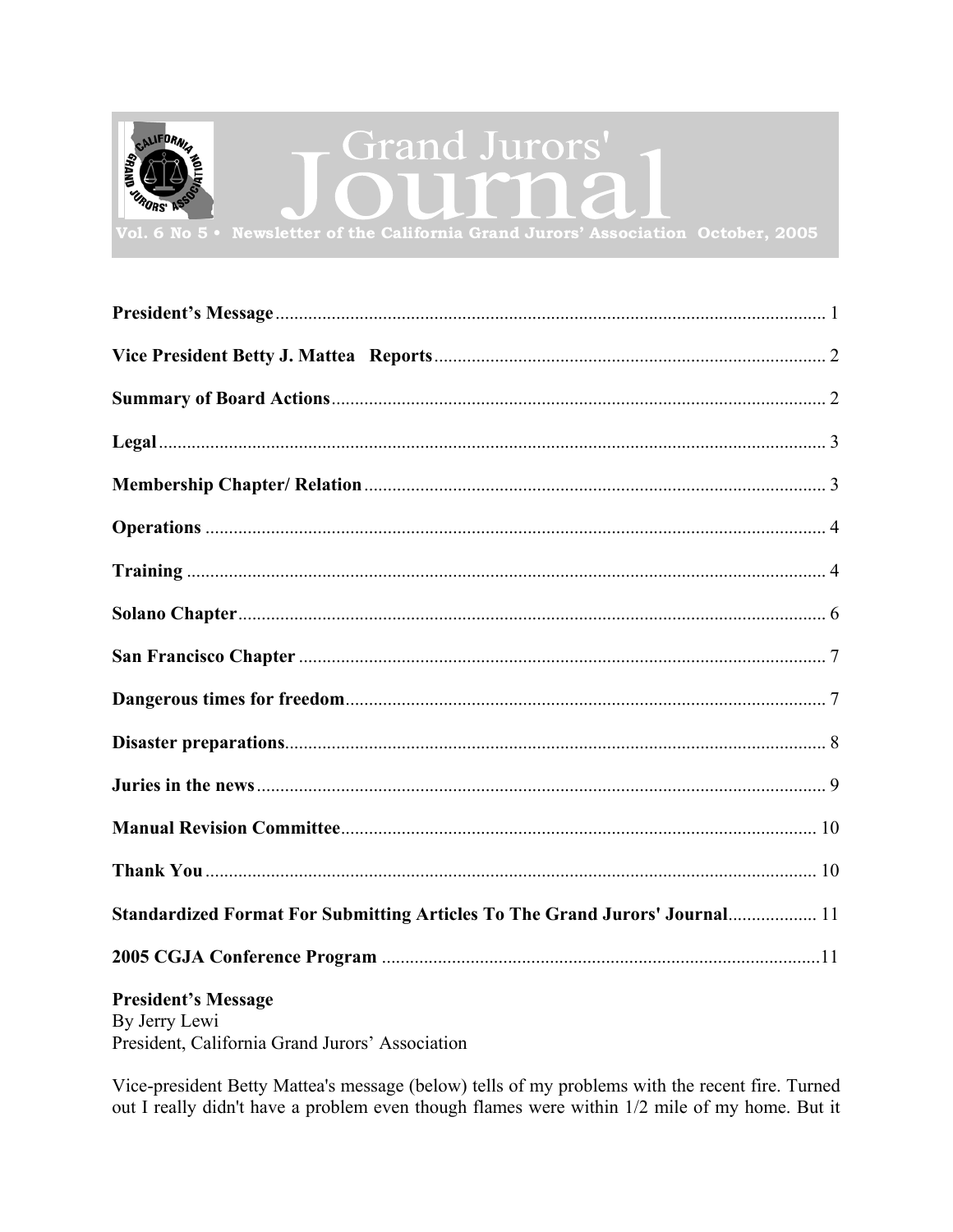<span id="page-1-0"></span>always makes for an interesting day. The fire fighting team throughout this entire Topanga Fire performed incredibly. It occurred to me after the recent Gulf Coast hurricanes, that I surmise a number of Grand Juries may be examining the disaster preparation capabilities in their counties. Probably not a bad idea, but it does appear that Los Angeles and Ventura Counties have their act together at least for fire. Their unified command structure worked very well and might well be a model for our federal government.

In addition to Betty's comments (thanks for pitching in, Betty) about the forthcoming conference, I want to mention that on Friday morning, we will have a session on Chapter Relations also very important. I visited the San Mateo and San Francisco Chapters last week, thus hitting seven out of ten so far toward my goal of meeting with all. I continue to find every Chapter different and hope this session will provide a good set of "best practices" that would help all chapters.

We are also thinking about providing an opportunity to talk to members who do not have the benefit of a local chapter (that includes me!) and how you can be an effective member within your community. I also want to find a way to reach out to those members in rural counties where, I have heard, the problems of Grand Jury Service are considerably different than in urban counties.

My thanks to Betty Mattea and her colleagues on the Nominating Committee for putting out, first a call for nominations, and then a ballot. By the time you get this, the deadline for mailing in your ballot may have passed. But if not, please be sure to vote! Based on Directors choosing not to run again, we will have a minimum of four new Directors. While losing experienced people is regrettable, new blood can be very invigorating, so regardless of the outcome, I believe we will have an outstanding Board of Directors this coming year.

## **Vice President Betty J. Mattea Reports**

Our president, Jerry Lewi, who usually is heard (or read) in this column, is on evacuation watch because of the fire in Los Angeles. We are all hoping that the order to evacuate doesn't come, Jerry and that you and your home will be saved.

I will remind you of the upcoming annual conference of the CGJA and extend an invitation to you to come and renew old acquaintances and make new ones. There will be a two-hour Open Forum Thursday afternoon, with  $Q \& A$  for all CGJA directors. If you have questions of the directors, we will have answers for you.

There will be awards, announcements and reports from our chapters, in short, a lot of communication amongst all those interested in CGJA. I look forward to seeing you there.

"There" is the Hilton Burbank Airport and Convention Center and when is October 27-28, 2005. The directors will continue to meet from early afternoon of the  $28<sup>th</sup>$  through mid-day Saturday, October  $29<sup>th</sup>$ , with the exception of an executive session, which may or may not occur, the meetings are open to CGJA members.

This will be the 24<sup>th</sup> Annual California Grand Jurors' Association Conference and I hope you will attend. Who knows what you see and get involved in, may make you decide to run for the board next year!

### **Summary of Board Actions**

The CGJA Board of Directors took the following actions at the July 21, regular and August 16, 2005, special Board meetings.

July 21, 2005

Director Heal's motion to amend minutes, of May 16, 2005, and include his memo entitled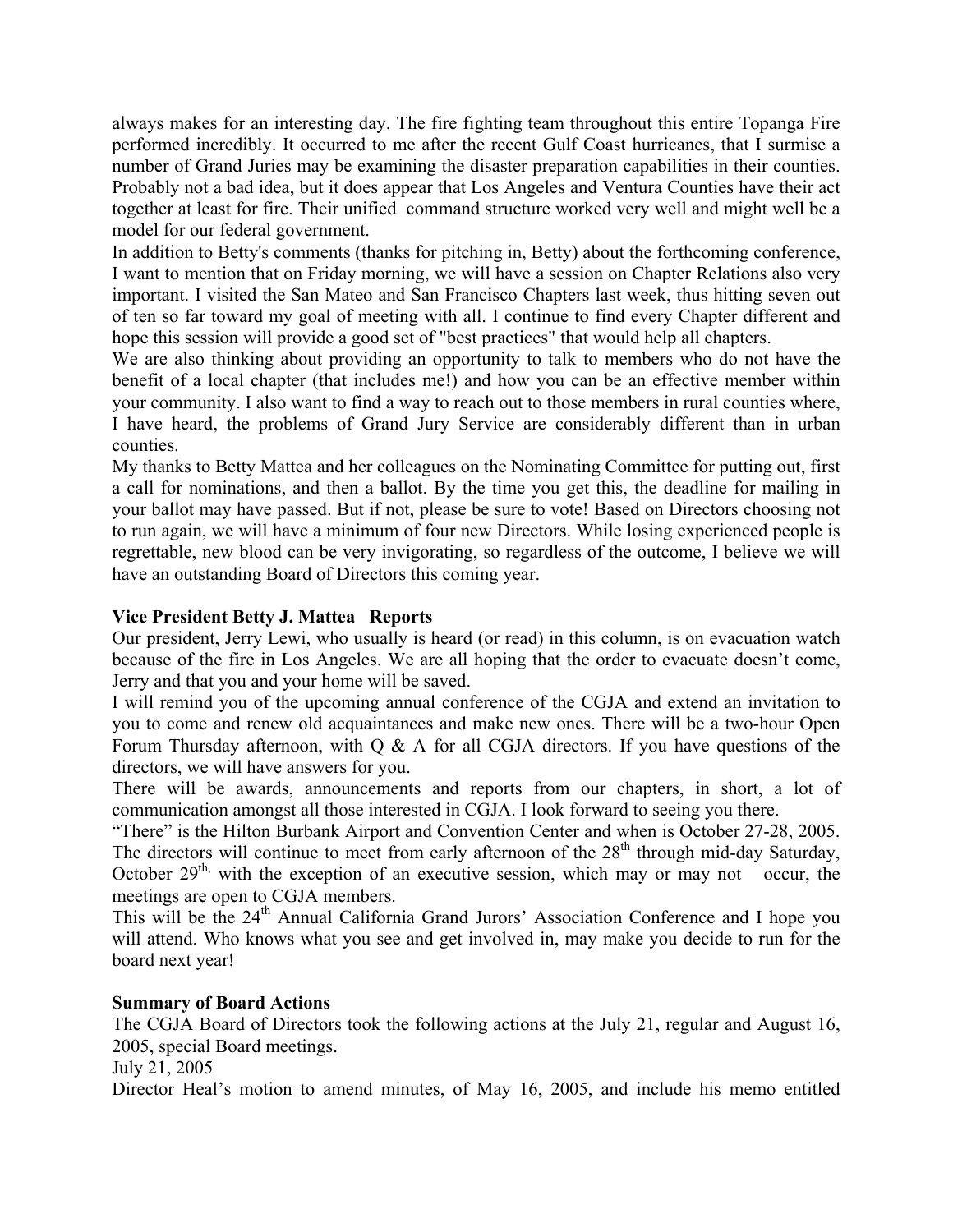<span id="page-2-0"></span>CGJA Board Dysfunction provided to Directors prior to the May meeting in Vacaville failed by a roll call vote:

In an Executive session the Board approved to seek the opinion of Keith McBride regarding this potential litigation; followed by a teleconference.

The motion to accept that each Director complete the Board Assessment Questionnaire included in the Agenda packet and send anonymously to Earl Heal no later than 8/15/05 for collation of the data was passed by voice vote.

The motion to engage a certified parliamentarian to present a workshop on the fundamental concepts of parliamentary procedure and Board governance at the October Conference retreat (cost approximately \$200) was passed by voice vote.

The motion to create an orientation program for new Directors incorporating parts of the proposed Directors' Handbook was passed by voice vote.

The motion to approve a \$200 expenditure to produce 25 Director's handbooks was passed by voice vote.

Special Board Meeting, August 16, 2005

A motion that this meeting proceed as a legally constituted meeting was passed by a roll call vote.

The following Action was taken during the Executive Session: (1) a mailing using the language in the Grimm letter will be sent to CGJA members from 6/3/03 to the present; (2) after initial dialogue/opinion from an insurance broker and other consultants, will send a letter to the appropriate insurance companies re D&O application; (3) payment of reasonable, verified legal fees; and (4) execution of a mutual Section 1542 general release.

A motion to: nominees to be advised that we do not carry D&O insurance at this time and inform re the statute that refers to volunteer directors and their liability and do this in a letter that describes the responsibilities and rights of the directors. The letter will also mention the possibility of individuals obtaining an umbrella policy was passed by voice vote.

## **Legal**

Jack Zepp, Chair No report was submitted by the Legal Committee

### **Membership Chapter/ Relation**

Michael Miller, Acting Chair

Dear Fellow CGJA

Members, I need your help. The Pooles managed to almost double our Membership in the few short years Clif was Chair. The Chair before him was lucky to if he could report "about two hundred in Membership" in the eight years he ran it. So in order to keep the momentum moving, I would like it if each of you would start a "telephone tree" of those that served on your Grand Jury and try to interest them in joining the CGJA.

I would suggest contacting the brightest and most congenial, the ones that never created disturbance during their term. But our problem is we have so many of that type as members now, we need members with new zeal. So those controversial and argumentative members that served with you are the ones we are really after. Our Committee and Board Meetings can be spiced up with some drama and unique ideas. The status quo is good, but something new like a heated debate over current topics would be much better. Actually we could review with them our background, and let them fight over old issues too. The bottom line is please help recruit new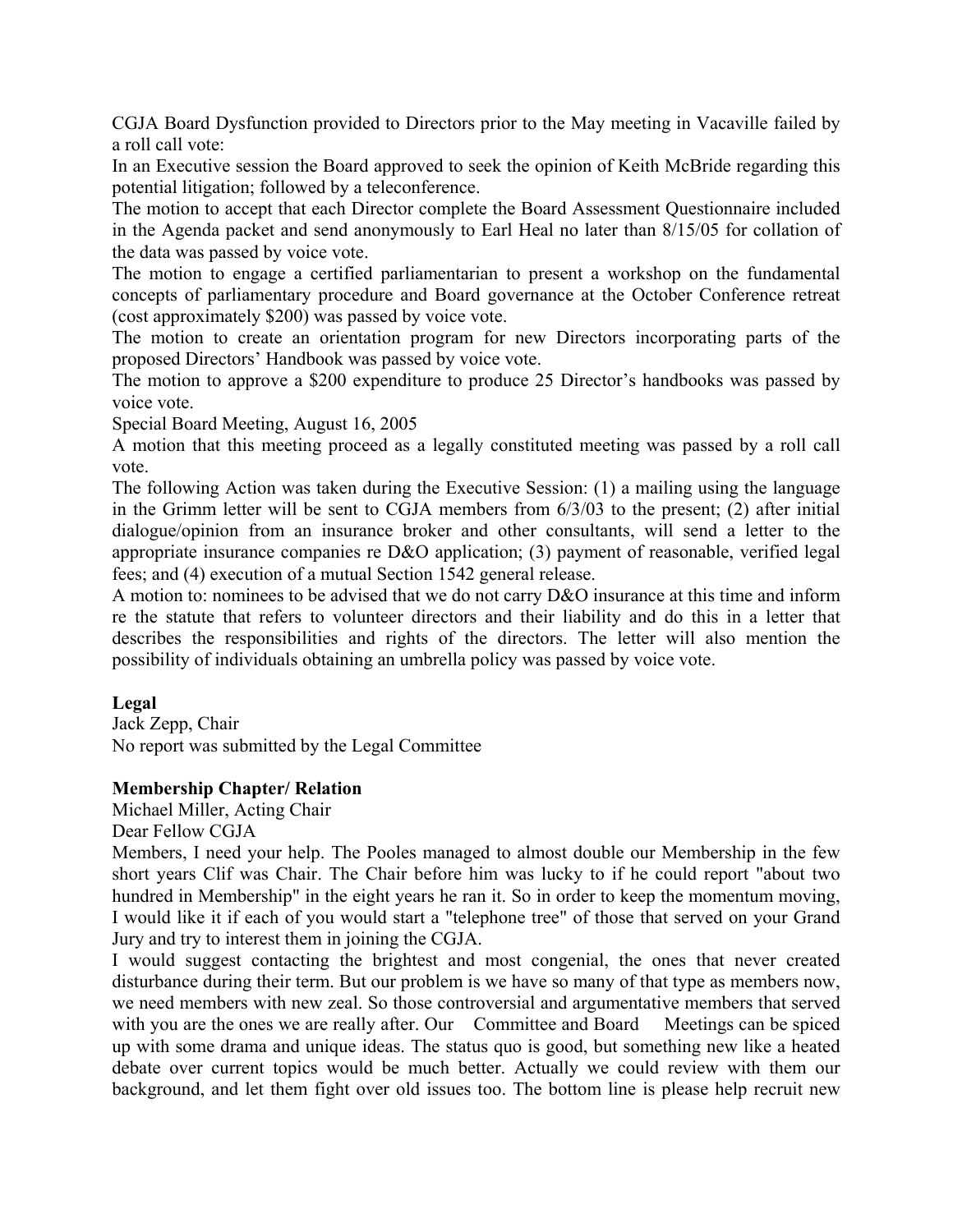<span id="page-3-0"></span>members, and if they are just like you, all the better.

Tom Hansen thanks for doing such a great job with the upkeep of the membership data. If you play your cards right, a lifetime contract might just have your name on it!

## **Operations**

Les Daye, Chair

The 24th annual CGJA conference on October 27-28 is this month's feature event. Attendees in Burbank can expect insightful and vigorous discussion of grand jury issues during the two hour Open Forum on Thursday afternoon. Make your plans to be at the Hilton for interaction to the nth degree. Check the CGJA website, <www.cgja.org> for the latest information.

The CGJA Operations Committee announced the annual report of its GRIP subcommittee has been filed. Two of the most noteworthy findings...the safekeeping of Final Reports back to the 1950's by the Superior Court in Tulare County (including duplicates sent on to the State Archives in Sacramento) and the existence of records from Klamath County, CA during the years 1851-1875? If the sleuth is in you, please contact Les Daye, Grand Jury Reports Indexing Project (GRIP) lead during the conference or 530.778.3368, or online at bearpaws@sunset.net after the conference. Your participation is sought and others can attest that the search is fun and rewarding.

Now is definitely the time for current grand juries to be monitoring the responses to Final Reports from 2004-05.

Continuity is a critical function of civil grand juries in holding public officials accountable for good governance. A fully successful term of service as grand jurors includes ideas, strategies and actions gleaned from the work of predecessor grand juries. Read and use your Grand Jurors' Journal and your membership in CGJA to find prime examples of good works attributable to grand juries throughout California.

## **Training**

Sherry Chesny, Chair

Spanning a period of 16 days CGJA conducted training for the new 2005-06 grand jurors at four regional two-day seminars in various sections of California plus a 1-day workshop for forepersons and pro tems. Providing these training programs is the largest undertaking by CGJA and is accomplished because of the many dedicated people who combine their efforts and talents. I would like to recognize these individuals.

The CGJA Training Committee is responsible for all aspects of planning and implementing all the CGJA training programs including selecting sites, producing the CGJA Training Manual which is the adopted curriculum for that year, developing the program for each site, the assignment of trainers, selecting guest speakers, and many other tasks. These hardworking members are: Lew Avera, Bob Geiss, Judi Lazenby, Duane Mason, Ron Miguel, Mike Miller, Sandy Rendell and Jack Zepp. They are a productive team and wonderful people to work with.

The guest presenters vary for each seminar site and are an important part of our training programs. We have so many wonderful, dedicated people, that this section needs to be covered separately in our next Journal article.

July 24, 2005 – The 1-day Foreperson Workshop was offered as part of the Sacramento Seminar. On the day prior to the 2-day regional training seminar, 45 forepersons and pro tems representing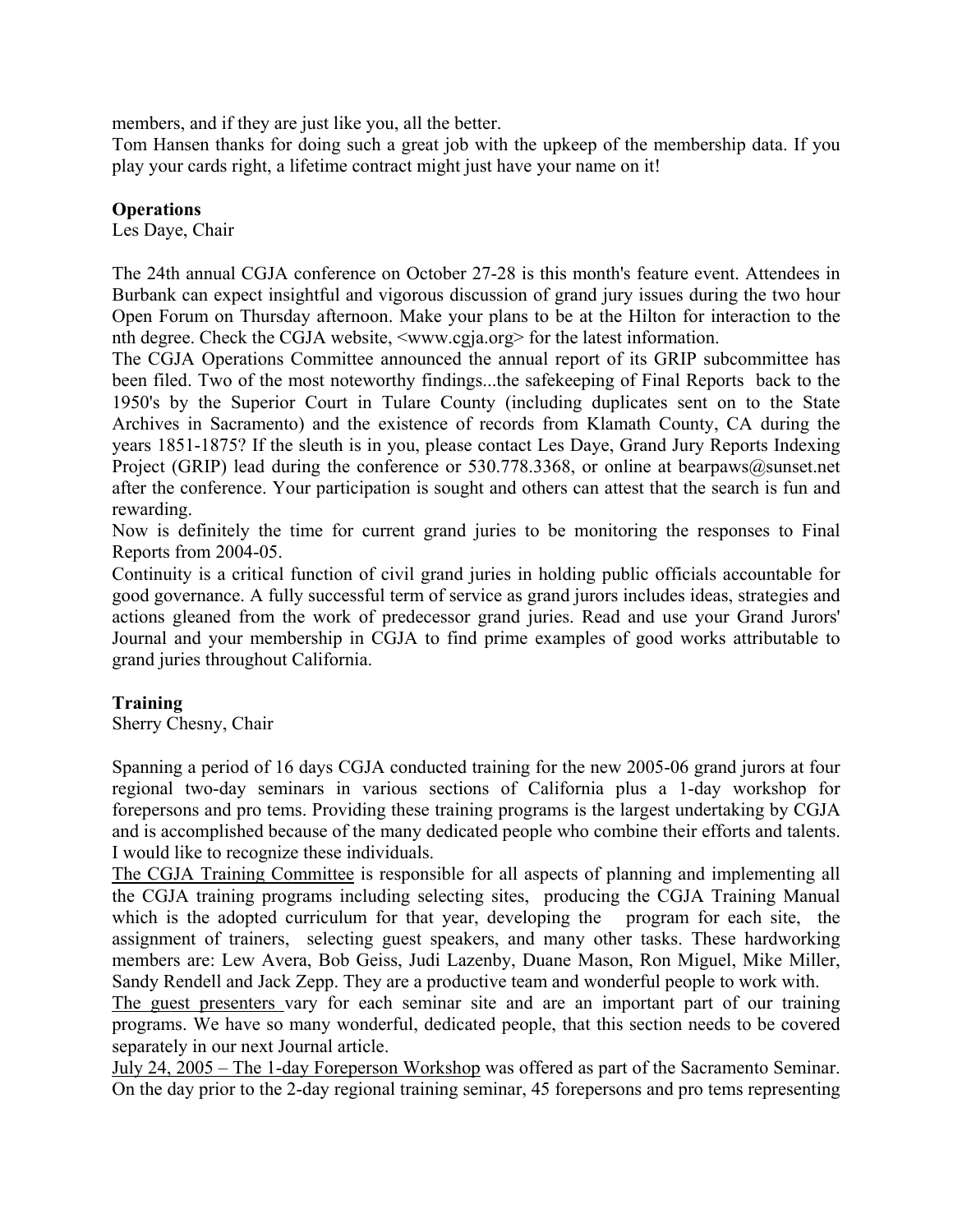30 counties attended the workshop. The interactive program with the jurors working in small groups was very productive.

Serving on the planning committee was Lew Avera (Orange Co.); Jack Cocchi (San Benito Co.); Bev Hill (Lake Co.); Ron Miguel (San Francisco Co.); Sandy Rendell (Los Angeles Co.); Harry Tully (Shasta Co.) and Jack Zepp (Orange Co.). Betty Mattea of Marin Co. chaired the committee. Jack Zepp, Sandy Rendell and Lew Avera served as presenters and/or moderators. July 25-26, 2005- Sacramento 2-Day Training Seminar

Our Sacramento seminar continues to be the largest with 192 jurors from 23 counties.

The core program of five workshops was presented by:

G.J.'s and the Law - Jack Zepp and Lew Avera

G.J. Investigations - Ron Miguel

G.J. Interviewing - Sherry Chesny

Writing Final Reports - Bob Geiss

G.J. Continuity - Ted Freeman and Linda Pryor, one of our new trainees.

The 192 jurors were divided into five small groups of 38-40 and followed a rotation schedule among the five workshops. This requires each trainer to repeat their presentation five times, but they are willing to do so because of the advantages of teaching with smaller groups rather than giving a single presentation to 192.

The Nevada County Chapter of CGJA and the Placer County Grand Jurors' Association provided the volunteer help by assembling training manuals, helping with registration and staffing various duties during the seminar. Bill Burnett from the Nevada County Chapter and Tedd Schilling from the Placer County G.J. Assoc. coordinated the volunteers.

July 28-29, 2005 – Redding 2-Day Training Seminar

This was the second year of having a regional training seminar for the northern counties.

Redding experienced the highest increase in attendance, from 69 in 2004 to 94 in 2005.

The new jurors came from 12 counties.

Trainers for the five standard workshops were:

G.J's and the Law - Jack Zepp and Lew Avera

Investigations - Ron Miguel and Duane Mason, trainee

Interviewing - Marsha Caranci

Writing Final Reports - Diane Masini

G.J. Continuity - Dan Taranto

A group of former Shasta Co. grand jurors organized by Duane Mason and Marsha Caranci, assembled the training manuals, helped with registration and did an excellent job of providing the needed volunteer seminar staff.

August 1-2, 2005 - Walnut Creek 2-Day Training Seminar

Walnut Creek was a new location for our Bay Area seminar. Twelve counties sent a total of 109 jurors.

The trainers for the five core workshops were:

G.J's and the Law - Jack Zepp and Lew Avera

Investigations - Ron Miguel

Interviewing - Judi Lazenby

Writing Final Reports - Stuart Brown

G.J. Continuity - Ourania Riddle

The Solano County Chapter of CGJA, provided the volunteer staff under the leadership of their President, Wanda Kiger-Tucker. I want to especially thank John Woods, Joe Moore and Earl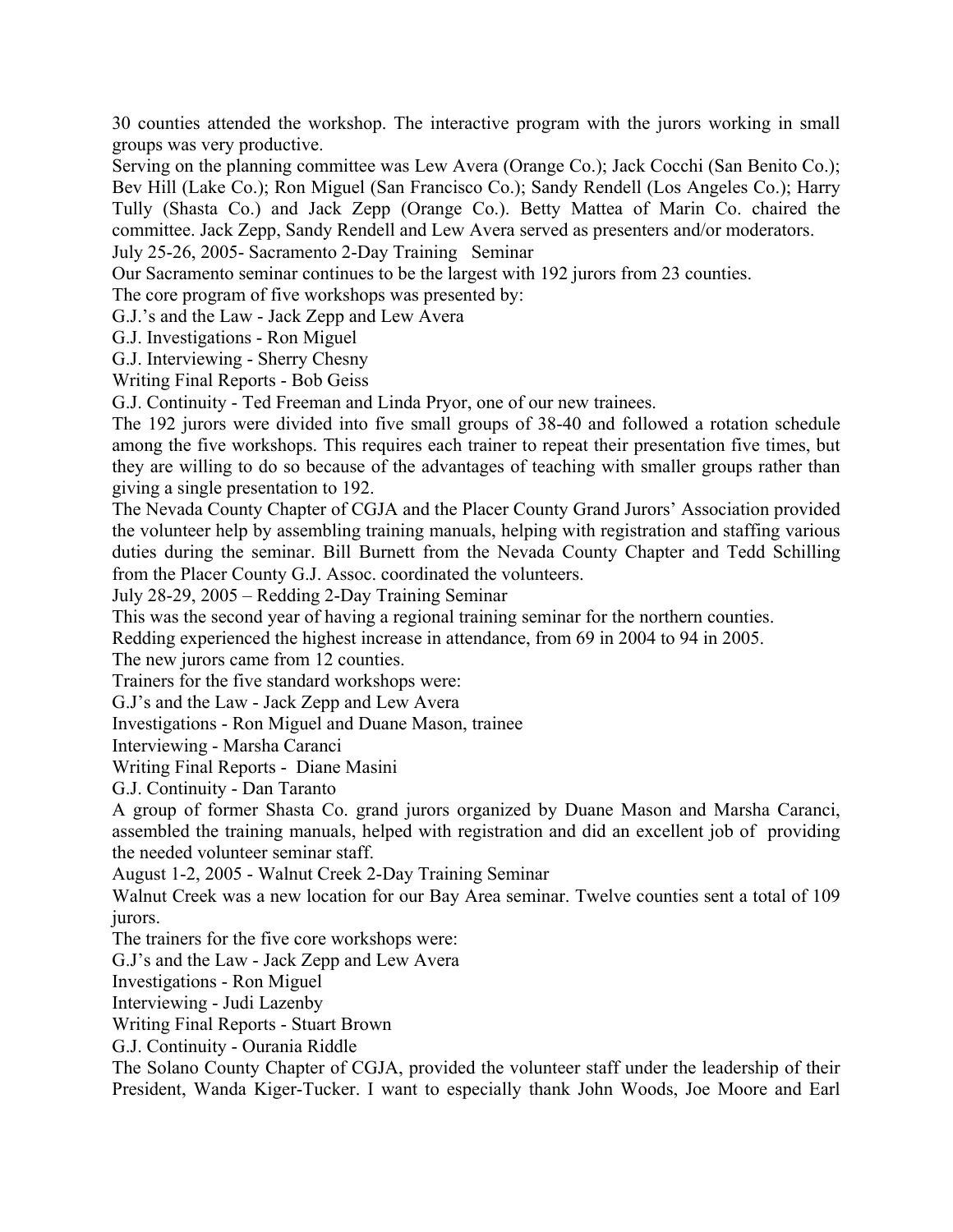<span id="page-5-0"></span>Heal for their extra efforts in packing all the seminar equipment and supplies into my car at the end of the seminar. It was a challenging feat that required their combined talents and expertise.

August 8-9, 2005 – Visalia 2-Day Training Seminar

The Visalia Convention Center is an excellent facility for our southern region seminar, which was attended by 74 jurors from 12 different counties.

The trainers for the core program were:

1. G.J's and the Law - Jack Zepp and Lew Avera

2. Investigations - Dianne Hoffman and Ron Miguel

Interviewing - Barbara Dabul

Writing Final Reports - Bob Geiss

G.J. Continuity - Jerry Lewi

The Visalia Grand Juror's Association provided the volunteer staff. This group also collected various items and snacks and assembled goody bags which were very much appreciated by the jurors.

Last, but certainly not least, I want to recognize some individuals who provided their exceptional talents and time to help our training effort:

Ted Freeman (Marin Co.) who edited all the outlines in the Training Manual prior to publication.

Debbie Heller (Nevada Co.) who made all the Training Manual updates and corrections on the master disk

Mike Miller (San Mateo Co.) who assembled all the manuals for the Concord and Visalia Seminars plus coordinating the volunteers for these two events.

Diane Masini (Nevada Co.) who created the Seminar Registration data base sent confirmation notices and printed up the name tags and certificates of completions for all five training events.

### **Solano Chapter**

Wanda Kiger-Tucker, President

The Solano County chapter of the California Grand Jury Association is pleased to report that this has been a rather eventful year as we concluded a project that we had been working on for over three years. We finally were able to meet with and convince our presiding judge and county administration that our county needed to change our jury selection process. Grand Jurors were nominated by elected officials and judges. In the late 90's our chapter recognized that the nomination method of selecting jurors was ineffective in garnering sufficient impartial jurors to serve our county. We seriously struggled to find jurors to compose our body each year and after meeting with our judge and court administration officer, we made the following recommendations:

That the court continue to use the nomination method as well as initiating the volunteer pool method to relieve the annual burden of finding sufficient jurors to serve on our Grand Juries;

That we continue to use prudent and stringent screening processes for applicants;

That the Court Administrators use whatever methods they deem feasible in implementing the new system (advertising, application forms, etc We are pleased to report that immediately after our February meeting, this system was implemented in time to be used for the 2005 jury pool selection process.

Our comprehensive study showed that of the 58 counties in the state of California, over 50% used the volunteer pool method and 31% were summoned from the petit jury roll (which was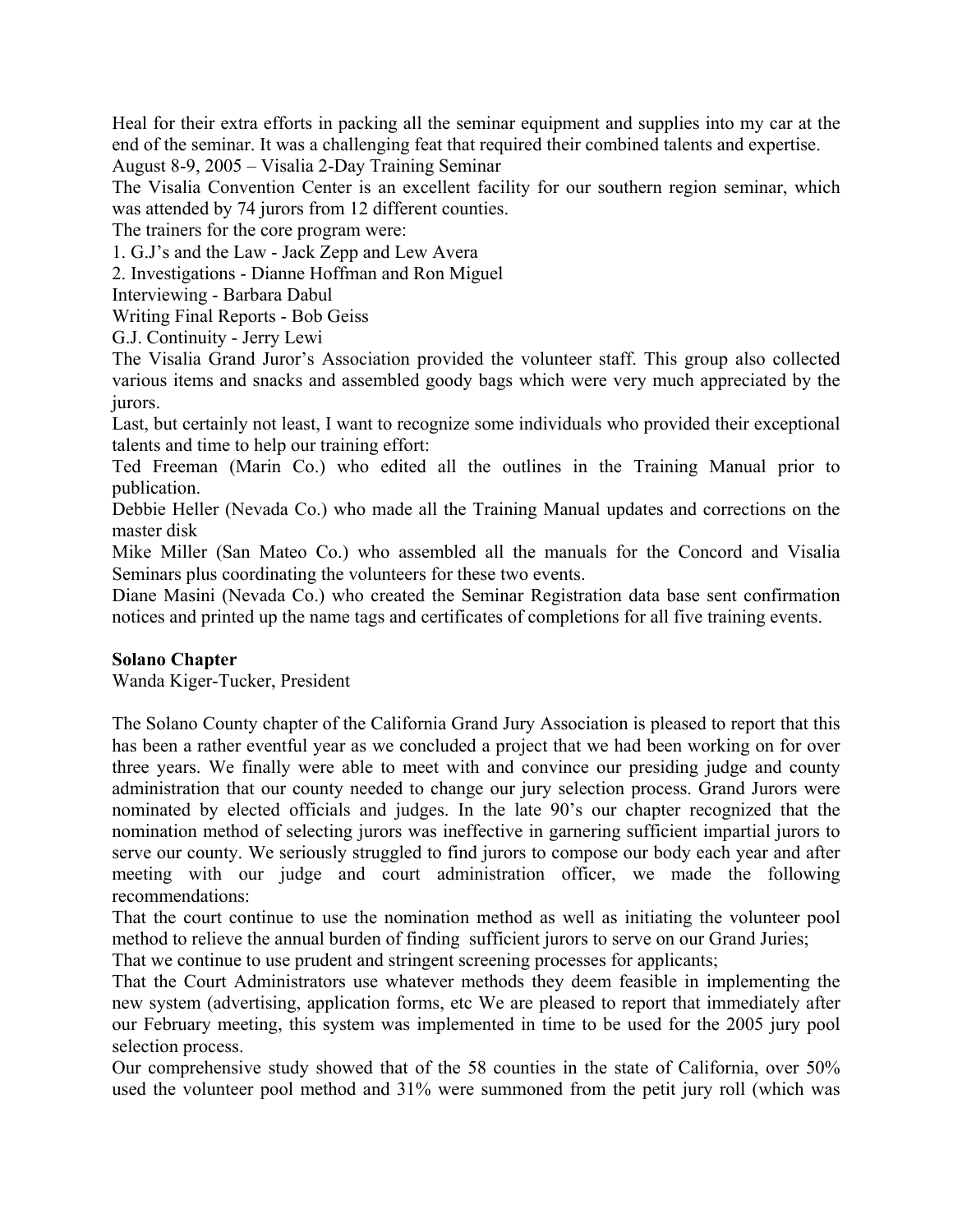<span id="page-6-0"></span>ineffective because it gleaned a very small percentage of usable jurors.) Only 19% used the nominee pool method as did Solano County.

One activity this year was to attend the annual swearing in of new jurors where we made our presence known, handed out copies of the current Journal and extended our encouragement and told them what our association is all about. We offered our assistance if ever needed and urged them to join us whenever their service was over. This spring we hosted the all-county jurors picnic which was attended by approximately 35 people who represented about six different counties. The tri-tip BBQ was great and the weather was perfect. We also made arrangements for the Board's face to face conference which conveniently followed the picnic the next day. This past year we had three of our local chapter members serving on the state board of directors and want to extend our thanks to them for their dedication and effort. We hope that next year will see our small chapter grow as we continue to serve.

### **San Francisco Chapter**

By Serena Bardell, Outreach chair

The most exciting recent event involving the San Francisco Chapter of CGJA was Jerry Lewi's visit. Several of us on the board participated in a question and answer session in a room at the Court Building then went on to dinner, where we were joined by other members of the chapter.

My SF colleagues and I learned a lot from the president and, I believe, he came away with a doggie bagful of food for further thought and research. Best of all was that we had a lot of fun.

I was surprised to learn that SF is unique in holding its regular grand jury meetings after working hours don't we all tend to assume that all juries do whatever it is our own did? and Jerry expressed surprise that SF followed that practice.

It seems to me that holding jury meetings during usual working hours creates a self-fulfilling prophecy: It's no wonder that almost all jurors statewide are retirees. On the 1996-97 jury, eight of nineteen members worked, all but one or two full time: a teacher, a legal assistant, a businessperson, and a handful of attorneys. This pattern has continued on subsequent SF juries I've been familiar with. There are many occupations with enough flexibility to permit motivated individuals to participate fully in grand jury committee work that has to take place during business hours; however, if the regular-weekly in SF -sessions also occur during the day, it puts too much of a burden on most working people.

Not just life experience but where one is in the journey influence perspective. I believe grand juries would benefit greatly from having members in various age groups, grappling with the challenges of their particular stage in life.

I would love to see in these pages the views of fellow-CGJA members in other counties on the subject of starting meetings at 5:30 PM. I realize there are large distances involved in many areas that are not an issue here in our geographically compact city and county; nonetheless, many might be willing to inconvenience themselves in order to increase the diversity of the jury pool, thereby, in my opinion, expanding the visibility and perhaps the influence of the grand jury in their communities.

I hope as many of you as possible get the opportunity to visit with the CGJA president; both the board and the general membership can only benefit from the experience.

### **Dangerous times for freedom**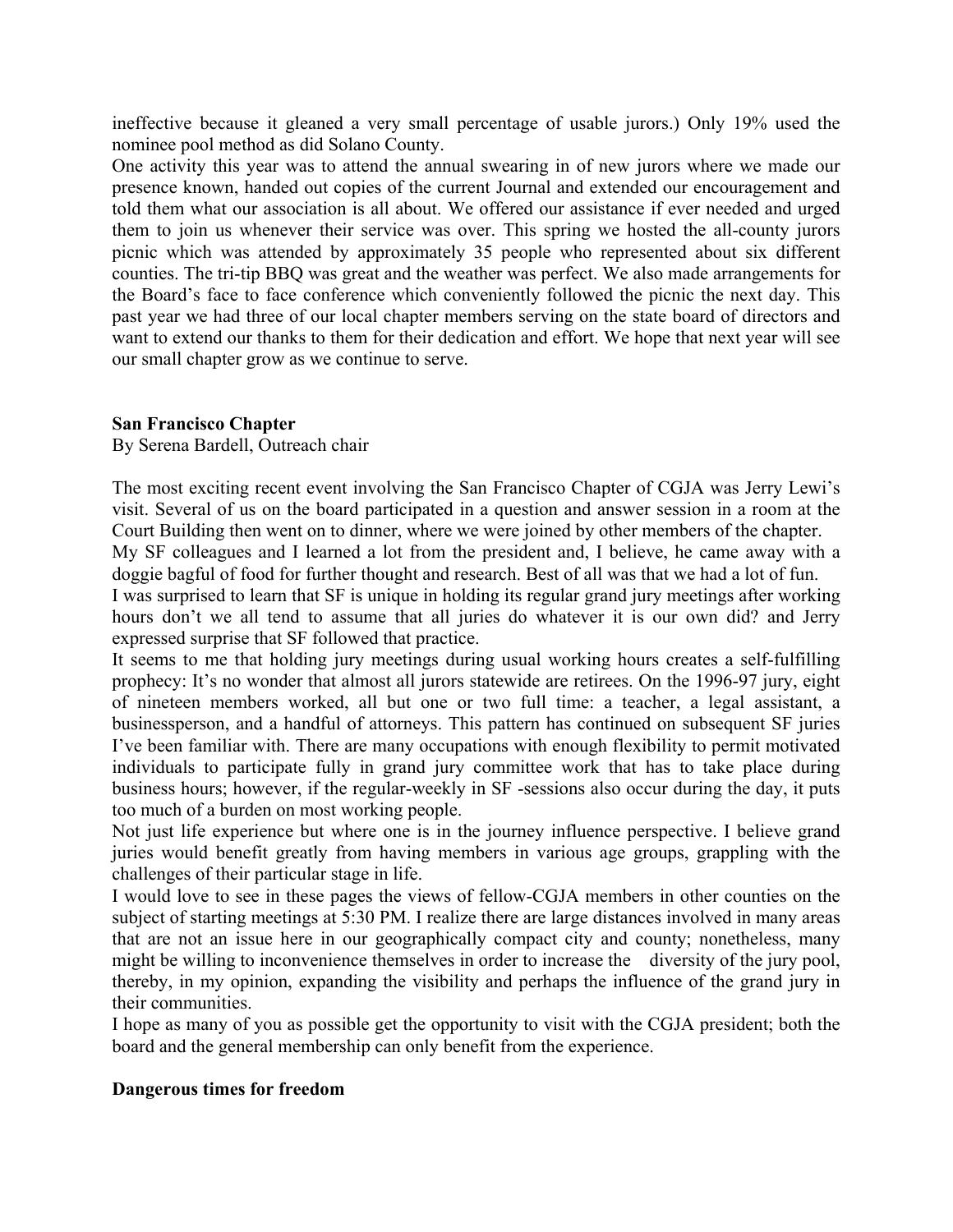#### <span id="page-7-0"></span>By Steve Phipps - CGJA member

Almost ten years ago, so swift the passage of time, I wrote (CGJA Journal Spring 1996), "Given the human desire for security and safety, it is not surprising that those employed by government now view their positions as crucial to the on-going operation of society--and it is not surprising that government workers and governmental organizations seek to protect themselves against criticism and scrutiny. But the government increasingly eludes us. What should and could be simply the methodology by which we exercise civilized behavior with each other and the environment has become an institution whose aims--unlike the mercenary aims of business--are contradictory and uncertain, secretive and all-too-often aimed at enhancing political power. I do not want to appear cynical but babble has become the current method of moving along in this real world, and we have created a government in which the meaningless has achieved high art. Only a society with our sense of humor could have developed "spin doctors" and only America could have turned spin doctoring into a legitimate vocation..." In that essay I asked [by implication] whether the grand jury should aid government in improving itself to accomplish its purposes, or whether the grand jury should examine the necessity for certain governmental functions and whether the purpose of those functions to promote human freedom--or to promote something else? In the ensuing ten years, after an historic contested national election, 9-11, Afghanistan, the Patriot Act, Iraq, Katrina I believe it even more important for local California grand juries to address the question I ask above. Clearly a dichotomy has arisen between citizens, and clearly more and more people are willing to give up certain freedoms in the furtherance of what they perceive as security. Thus I suggest as a sort of "thought experiment" the following: Suppose your committee shows up at the sheriff's office, properly identified as grand jury members, and wants to inspect the office. Suppose the officer on duty insists you first pass through a metal detector (or undergo a body search) before entry into the "restricted area." Suppose further that armed officers routinely enter without being searched. What, as a free citizen of a free country, is your response? Do you object to the search? Are you as a citizen intrinsically untrustworthy? It is perhaps true that you have not undergone a background check, but the sheriff, an elected official, will not have undergone a background check either. And he passes through freely. Would you think it a good idea if police sometimes momentarily stopped you on the sidewalk and performed a quick pat-down search for weapons of WMD or guns or whatever. Wouldn't the world be a safer place if the police did this? Shouldn't you, as a member of the grand jury inspecting the police department note with distress that certain doors weren't secured from the general public. Shouldn't you recommend that the police get better training in how to spot evil-doers? I believe these are dangerous times for freedom. Too many of us think government exists to protect and promote business in all it aspects and have thus allowed it to give away our natural resources to scoundrels. Too many of us think government exits to protect the individual from harm--and thus let it mandate helmets when riding a bicycle and studs every sixteen inches when building a house. But once upon a time a free people thought that they themselves created government only so that they could act freely. I want the California grand juror to stop trying to make government "better" and start wondering just why we should be so over-governed and over-spun as we are.

#### **Disaster preparations**

By Mickey Strang - CGJA member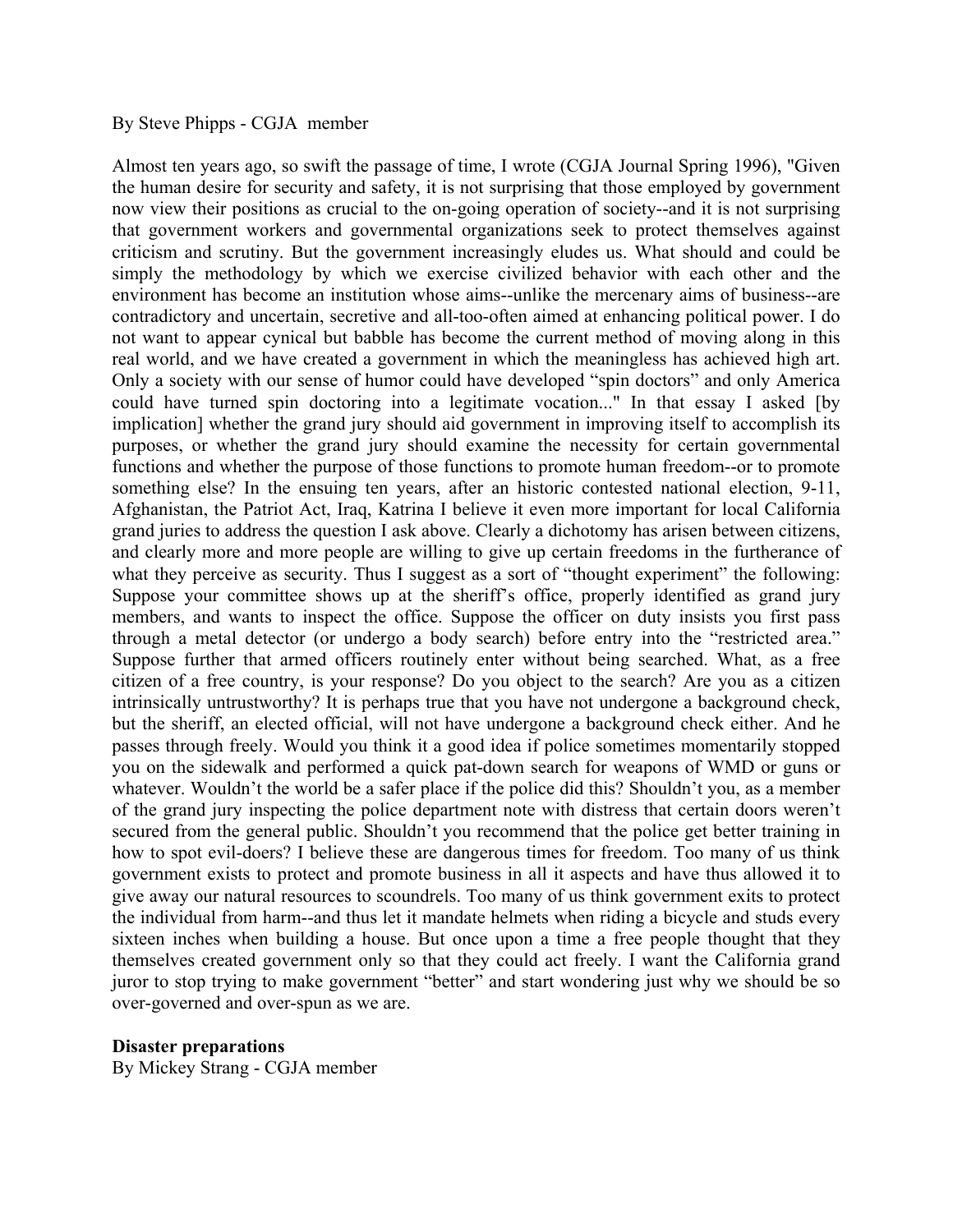<span id="page-8-0"></span>As a member of either a grand jury or a grand jury association, you can provide a major public service by examining disaster preparations in your county, at least once, and, better yet, annually. California's spectacular range of environments means county emergency operations plans need to consider not only earthquake but also volcanoes; snow, wind, rain and sandstorms (sometimes in the same county, in fact); floods; fires; and tsunamis. Add to those natural disasters the potential for a pandemic such as avian flu - and the much-touted potential for terrorism. All of these create a need to develop a solid emergency response and to keep it updated.

Humboldt and Los Angeles counties are rated as the two counties with the most disasters of any in the United States. Their disaster plans are exercised enough to be current, but some other counties in the state may have been fortunate enough not to have to use such plans for years. Not used is apt to mean not updated realistically or regularly.

The range of professional expertise of the average grand jury's members or those of grand jury association members ensures that the variety of aspects of a disaster plan will be examined. And, who knows? The life saved by having an updated county emergency operations plan may well be your own.

### **Juries in the news**

North County Times District says grand jury biased, wrong By: JENNIFER KABBANY - Staff Writer

TEMECULA ---- The Temecula school district is calling a former member of a Riverside County civil grand jury biased and is describing a report released by the jury in July as tainted and wrong.

"There was a strong element of bias and retaliation in the grand jury's investigation," states a document released Friday by the Temecula Valley Unified School District. "Neither the findings nor the recommendations of the grand jury substantiate any wrongdoing or unlawful conduct."

The document is a response to the county's civil grand jury report in July that chided the district for improper personnel practices and a failure to comply with some state policies and laws. The Board of Trustees will vote on whether to approve the response.

The civil grand jury, which consists of 19 county residents serving one-year terms, is mainly responsible for oversight of county governments. It is not a criminal investigatory body and limits its investigation to possible charges of malfeasance or illegal activities by public officials, according to county documents.

It is very typical for public agencies to respond to grand jury findings. In those responses, they either agree, disagree or partially agree with the jury's report. In Temecula's case, the district disagrees with five of seven findings, and partially disagrees with the other two.

The district's response also accuses the grand jury of having a biased member on its panel and states the jury's report stems from a disciplinary action the district took against a senior level employee a few years ago.

"It just seems like an awful waste of time and resources over a two-year period to come up with absolutely no results," board President Bob Brown said Friday. "It was a witch hunt from the very beginning. I think it was biased."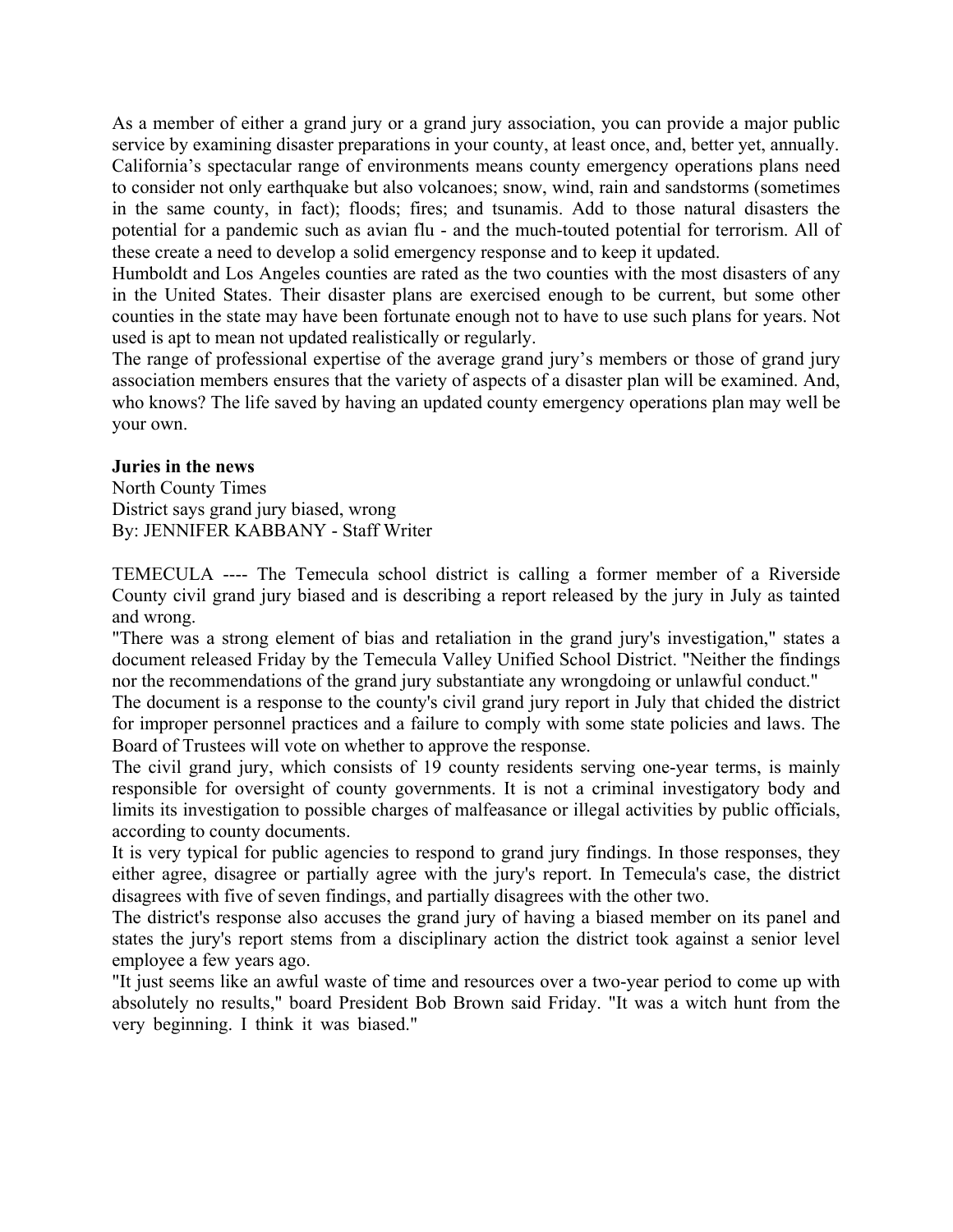<span id="page-9-0"></span>In 2003, Kemp-Cole and others who testified during her 11-day dismissal case said her termination was the outcome of her "blowing the whistle" on top school officials. Kemp-Cole has filed a lawsuit against the district that has yet to be resolved. District officials, in their response to the grand jury report, said she was fired after a fair process that included an independent hearing officer. They also state that they have learned that a current district employee and friend of Kemp-Cole's has a relative on the grand jury "who played a prominent role in the questioning of district board members and senior district employees." The response also does not name the juror it accuses of bias. "It is readily apparent from the extensive scope and tenor of the questioning, and the tone and lack of substance of the findings of the grand jury, that a strong retaliatory element exists in this process," the district states in its response. "The board is dismayed and disappointed that the grand jury investigative process has been used in this fashion."

County court officials who oversee the grand jury did not return phone calls seeking comment on the allegation Friday

As for other jury findings, one had stated that district employees accessed "inappropriate material" on company computers. The district doesn't deny this allegation, but states that each instance was investigated, employees were disciplined and the cases were reported to law enforcement.

The district also does not deny the jury's finding that an employee used petty cash for personal business, but stated that the district took corrective action in that case.

As for other findings, the jury's report mainly took aim at the school board, not district officials, noting that trustees described the district's operations as "the way we do things around here." In response, the district states that employees and trustees follow state and federal law and board policy and district officials "fail to understand" the jury's criticism. The jury's report had also chided the board for failing to update policies and procedures that would prohibit retaliation and intimidation by administrators when an employee files a grievance. To that, district officials state in their response that they updated their board policy on school and workplace harassment in 2003 and the accusation was "unspecific and unsupported.

As to the jury's allegation that trustees do not fully understand the California Public Records Act, which requires public agencies to make a host of district documents available upon request to the public, the district response states that they are fully aware of the law and comply with it

"The grand jury report fails to cite a single specific instance of the district's failure to comply with the public records act,"the district's response states.

### **Manual Revision Committee**

By Director Earl Heal

The Board of Directors, at the September meeting, approved the draft version of the Grand Jurors' Manual submitted by the Manual Revision Committee. Publication is being coordinated and will hopefully be ready for distribution in late October. Copies will be distributed to each county grand jury for their reference file and use while preparing their own unique procedural rules as specified in Penal Code 916. The Manual will be bound in loose leaf binders to permit page changes if that should become appropriate in the future. Copies will also be retained by the Publications subcommittee for unforeseen requirements.

**Thank You**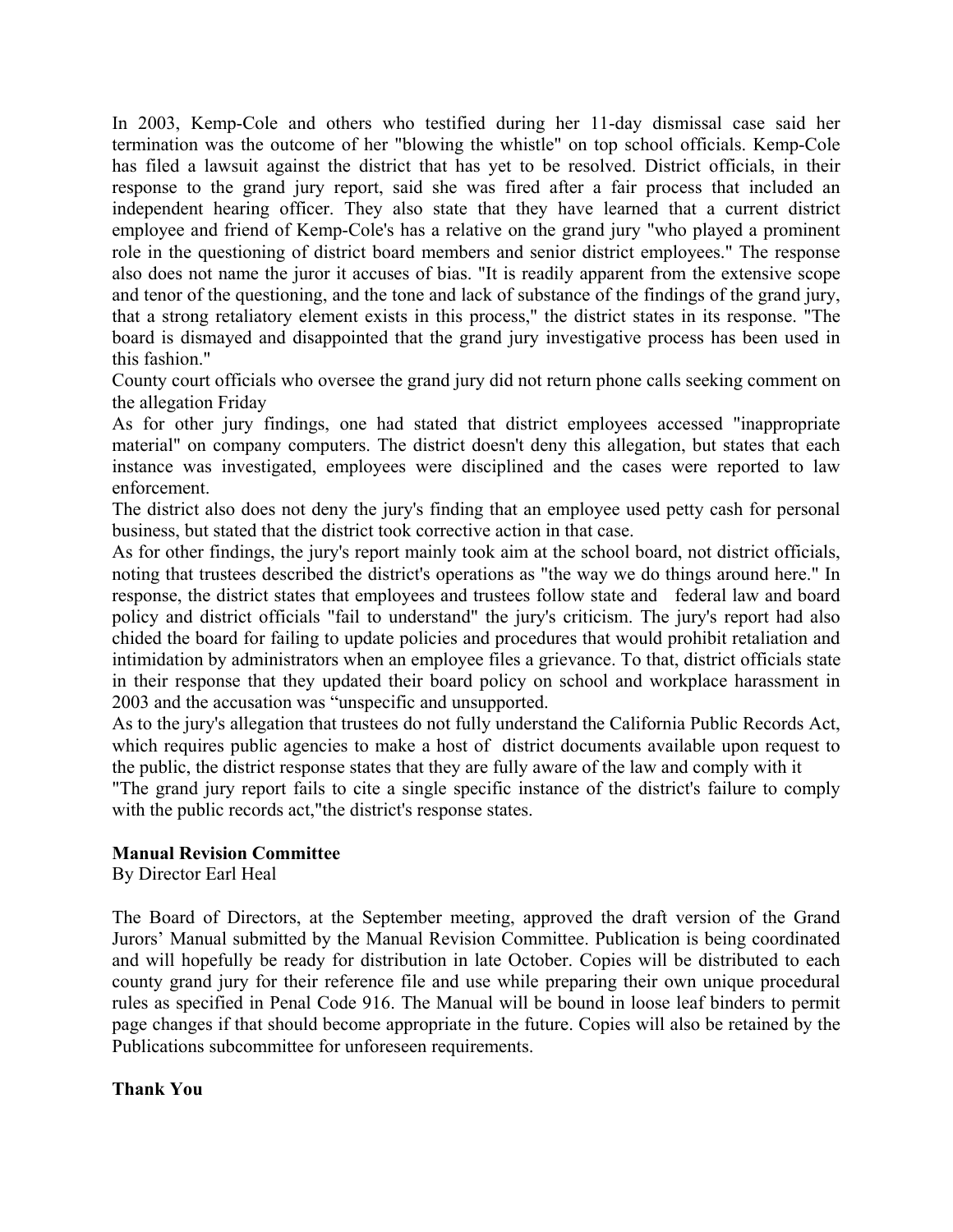<span id="page-10-0"></span>Thank you Robert Bentley, Jane Brady,Marcia Caranci, Noma Coony, Waye Dexter, Roger Loper, Albert Lozano, Dian Wood Picone, Julie Headrick Pizzo, Jack Forrest Simpson, Patricia Yeomans, Florence Young for you donations totaling \$350.00

## **Standardized Format For Submitting Articles To The Grand Jurors' Journal**

Articles should be e-mailed to:Ourania Riddle, Editor, at  $\langle$ ouraniar $\langle \omega \rangle$ yahoo.com>

Articles submitted by e-mail should be saved in Rich Text Format and transmitted as an attachment to the e-mail message

E-mail attachments are the preferred form of transmittal to alleviate retyping article content.

If e mail is not available, articles should be faxed to Ourania at 707.678.9468

Contributors submitting articles close to publication deadline should notify Editor as early as possible, with size of article to assist with page layout and format.

The Editor reserves the right to reject, edit or not print submitted articles.

The views expressed in the Grand Jurors' Journal are those of the writers, unless otherwise stated.